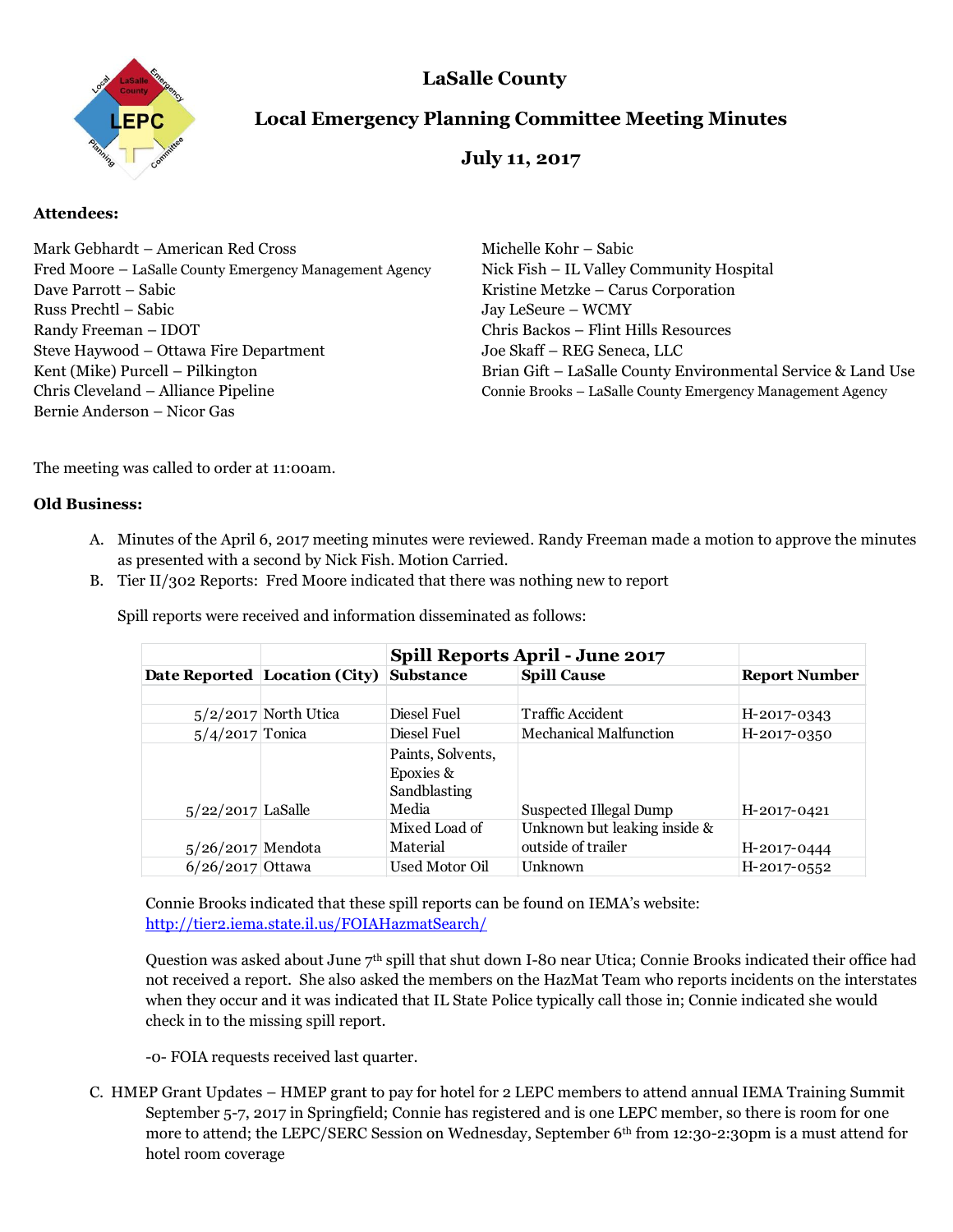Fred Moore reported that the LEPC Plan Update is done and in "DRAFT" format; he distributed copies to the members present for **feedback via email to [lasallecoema@lasallecounty.org](mailto:lasallecoema@lasallecounty.org) no later than August 1st** .

- D. LEPC support update was distributed with totals for 2016 and current in 2017; question was asked as to why Del Monte was on the list in February and again in June and it was due to the February date listed as received in that month
- E. Citizen Corps Update: Fred Moore provided an update in which IVCC faculty requested a Community Emergency Response Team (CERT) Course and we are in week 3; Connie Brooks also indicated that LaSalle County Emergency Management will be hosting a CERT Train-the-Trainer in November for those interested in becoming an Instructor for the program and have gone through the 20 ½ contact hour course.

Medical Reserve Corps: No one present to give update

#### Miscellaneous:

Randy Freeman gave an update to the Winnebago County LEPC Conference and said it a good conference and worth attending

Connie Brooks gave an update that the Spiller Pays Ordinance in LaSalle County, originally adopted in 2004 was updated in May 2014 to reflect current federal reimbursement rates and that MABAS IL Division 25 Departments were given a copy

Connie Brooks mentioned a training announcement for a 1 day free training Transportation Rail Incident Preparedness & Response in Oak Forrest on either Friday, September 29th or Saturday, September 30th; she indicated she will send out the training flyer that included a registration link following this meeting

A tour at the Exelon LaSalle Generation Station has been scheduled for members of the LEPC on Thursday, September 28th beginning at 11:00am; any LEPC member interested in the tour will be given a packet from the utility that includes the official invitation, medical information form, map to facility, tour agenda and security regulations; LEPC members will need to complete the Visitor Medical Information form directly send it back to the utility contact; Social Security numbers are required as a Department of Homeland Security background check will be conducted on each attendee

# **New Business:**

Pilkington Response to February 28th Tornado – Mike Purcell gave a presentation on the plant's response and recovery to the February 28th Tornado and shared lessons they learned

# **Plant/Pipeline Updates:**

- Nicor Gas reported that they continue with the Troy Grove system upgrade that will take 2-3 years to complete and overall system upgrades continue; ANY incident, call them out
- Sabic reported they had one contractor with a reportable injury, otherwise nothing else to report
- Carus reported 48 days since last recordable and 783 days since last loss time incident; they were the recipients of the 2017 National Safety Council's Occupational Excellence Achievement Award; briefing discussed article in local media regarding Clean Water Act violations – Carus' General Wastewater Discharge Permit allows up to 1500 pounds per day of sulfate to be discharged and that the violations were mainly administrative in nature
- Flint Hills reported business is strong and no other issues to report
- REG Seneca has gone 570 days since their last OSHA recordable injury and 1328 days since their last lost time incident; no reportable environmental incidents since the last meeting
- Pilkington reported that an injury post-tornado was first lost time incident >1300 days

# **Public Comment:**

No members of the general public in attendance

# **Adjournment:**